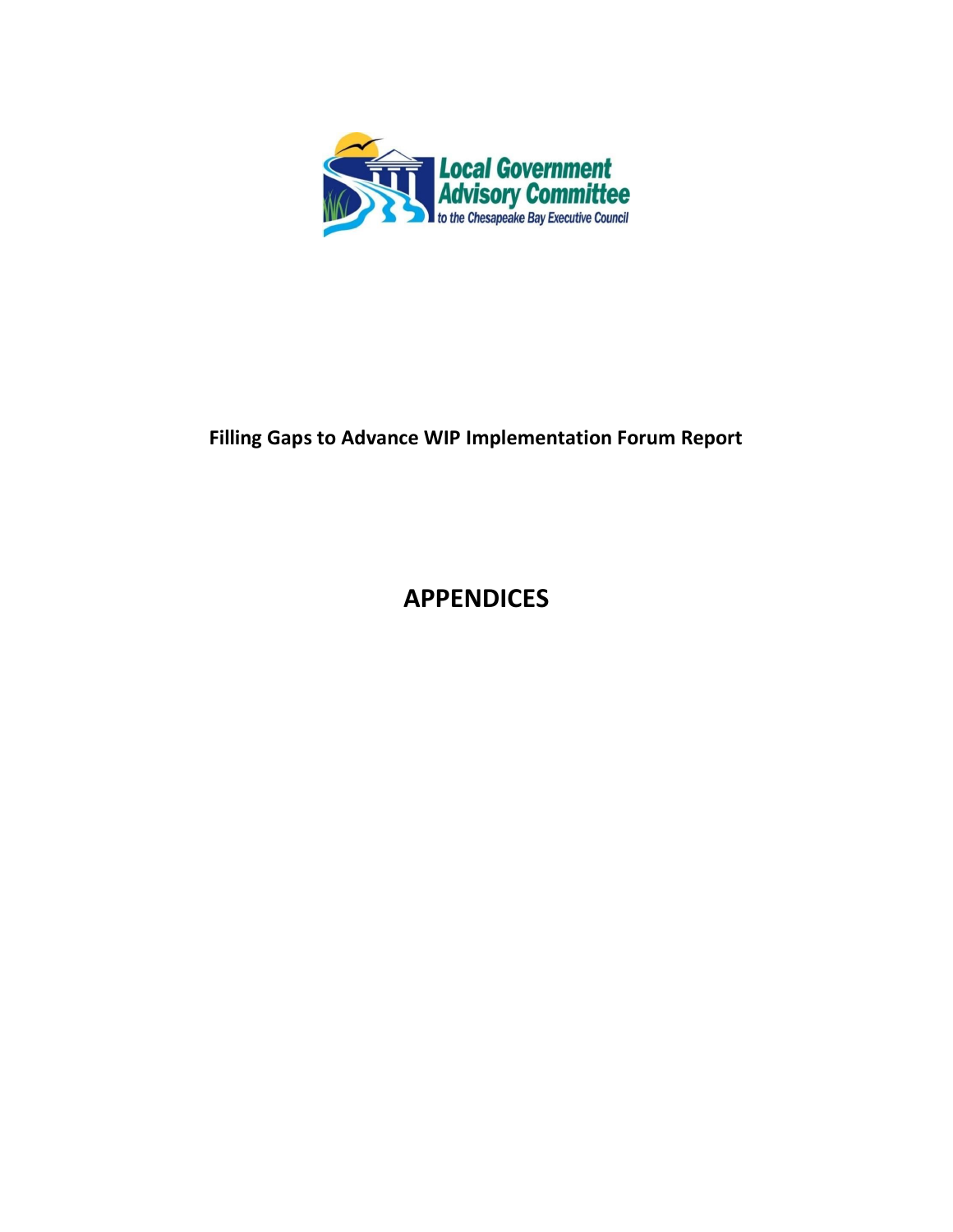# **Appendix A: List of Forum Participants**

| <b>Local Government Forum Attendees</b>                        |                                                                                        |  |  |
|----------------------------------------------------------------|----------------------------------------------------------------------------------------|--|--|
| James Barnhart, LGAC, West Virginia Delegation                 | Tom Leigh, Chesapeake Bay Foundation                                                   |  |  |
| Markus Batchelor, LGAC, DC Delegation                          | Leo Lutz, LGAC, Pennsylvania Delegation                                                |  |  |
| Richard Baugh, LGAC, Virginia Delegation                       | John Magruder, Essex County Supervisor                                                 |  |  |
| Monica Billig*, Alliance for the Chesapeake Bay                | Andria McClellan, LGAC, Virginia Delegation                                            |  |  |
| Carin Bisland, EPA Chesapeake Bay Program Office               | Chris McDonald, VA Association of Counties                                             |  |  |
| Karl Blankenship, Bay Journal                                  | Dianne McNally, EPA Region III Water Protection Division                               |  |  |
| Chip Boyles, Thomas Jefferson PDC                              | Linda Millsaps, George Washington Regional Commission                                  |  |  |
| Ruby Brabo, LGAC, Virginia Delegation                          | Fredrika Moser, Maryland Sea Grant                                                     |  |  |
| Ed Bustin, LGAC, Pennsylvania Delegation                       | Lee Murphy, PA Department of Environmental Protection                                  |  |  |
| Jennifer Cotting*, Environmental Finance Center                | Harriet Newquist, Alliance for the Chesapeake Bay                                      |  |  |
| Tom Damm, EPA Region III Water Protection Division             | Matt Pennington*, WV Eastern Panhandle Regional PDC                                    |  |  |
| Ola Davis, Alliance for the Chesapeake Bay                     | Don Phillips*, LGAC, Delaware Delegation                                               |  |  |
| Suzanne Dorsey, Harry Hughes Center for Agro-Ecology           | Jake Reilly*, National Fish & Wildlife Foundation                                      |  |  |
| Sadie Drescher, Chesapeake Bay Trust                           | Amanda Rockler*, Maryland Sea Grant                                                    |  |  |
| Jim Edward, EPA Chesapeake Bay Program Office                  | Joan Salvati, VA Department of Environmental Quality                                   |  |  |
| Sheila Finlayson, LGAC, Maryland Delegation                    | Sharon Sartor*, US Army Corps of Engineers                                             |  |  |
| Donna Fisher, Blair County Conservation District               | Tom Schueller, Chesapeake Stormwater Network                                           |  |  |
| Kate Fritz*, Alliance for the Chesapeake Bay                   | Lisa Schaefer, County Commissioners Association of PA                                  |  |  |
| Mary Gattis*, Alliance for the Chesapeake Bay                  | Ann Simonetti, LGAC, Pennsylvania Delegation                                           |  |  |
| Laura Grape, Northern VA Soil & Water Conservation<br>District | Philip Stafford, MD Department of Natural Resources                                    |  |  |
| Penelope Gross, LGAC, Virginia Delegation                      | Jennifer Starr*, Alliance for the Chesapeake Bay                                       |  |  |
| Alana Hartman, WV Department of Environmental<br>Protection    | Kathy Stecker*, MD Department of the Environment                                       |  |  |
| Ann Jennings*, VA Deputy Secretary for Natural Resources       | James Sullivan, DE Department of Natural Resources and<br><b>Environmental Control</b> |  |  |
| Caitlyn Johnstone, Alliance for the Chesapeake Bay             | John Thomas, LGAC, Pennsylvania Delegation                                             |  |  |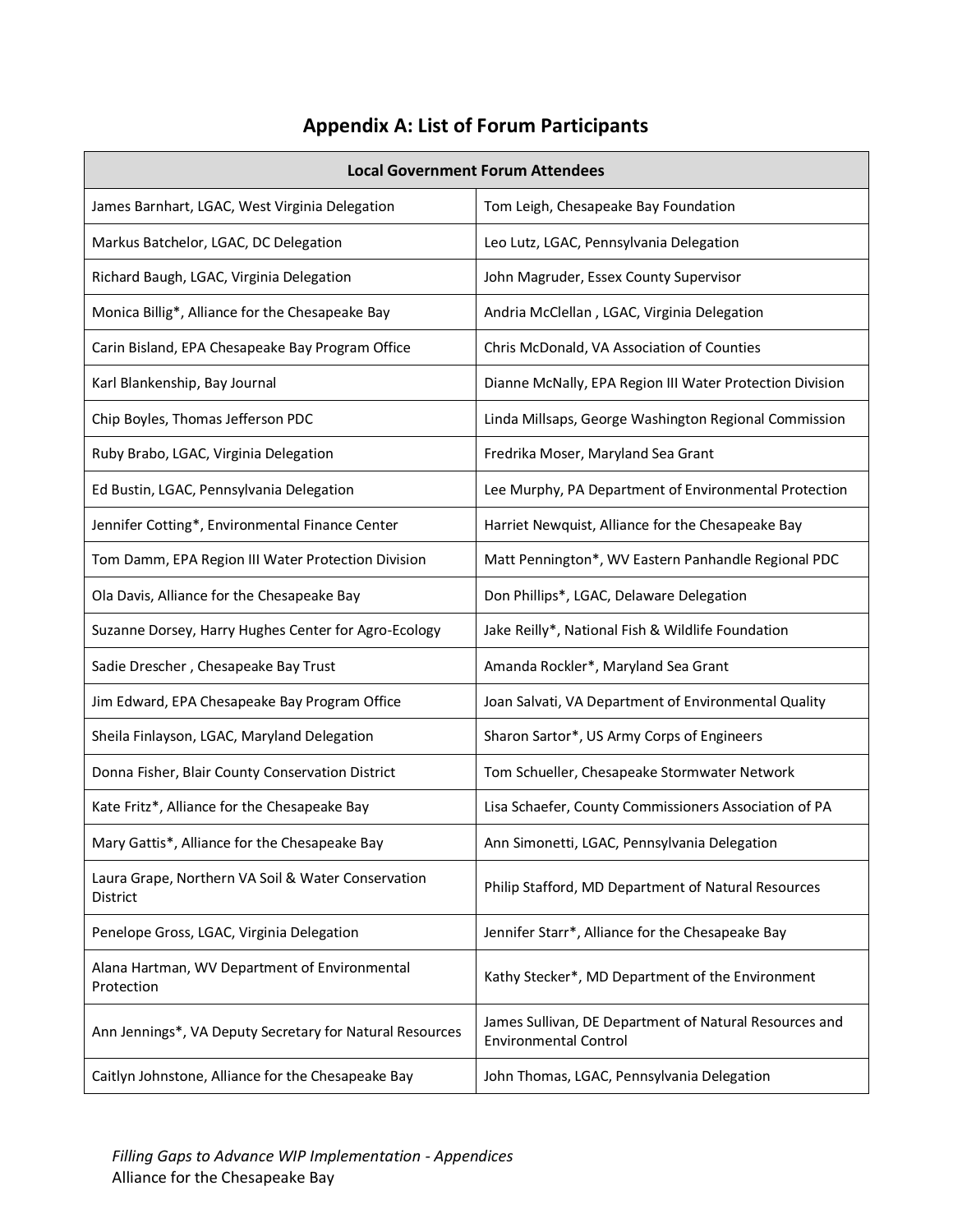| Chip Jones, LGAC, Virginia Delegation                                      | Sally Thomas, LGAC, Emeritus Member                    |  |
|----------------------------------------------------------------------------|--------------------------------------------------------|--|
| Les Knapp <sup>*</sup> , MD Association of Counties                        | Bruce Williams, LGAC, Maryland Delegation              |  |
| Adrienne Kotula, Chesapeake Bay Commission (VA)                            |                                                        |  |
|                                                                            |                                                        |  |
| Additional Planning Team Representatives (who were unable to attend forum) |                                                        |  |
| Bob Agee*, Independent Consultant                                          | Nicki Kasi*, PA Department of Environmental Protection |  |

\*Served on the Forum Planning Team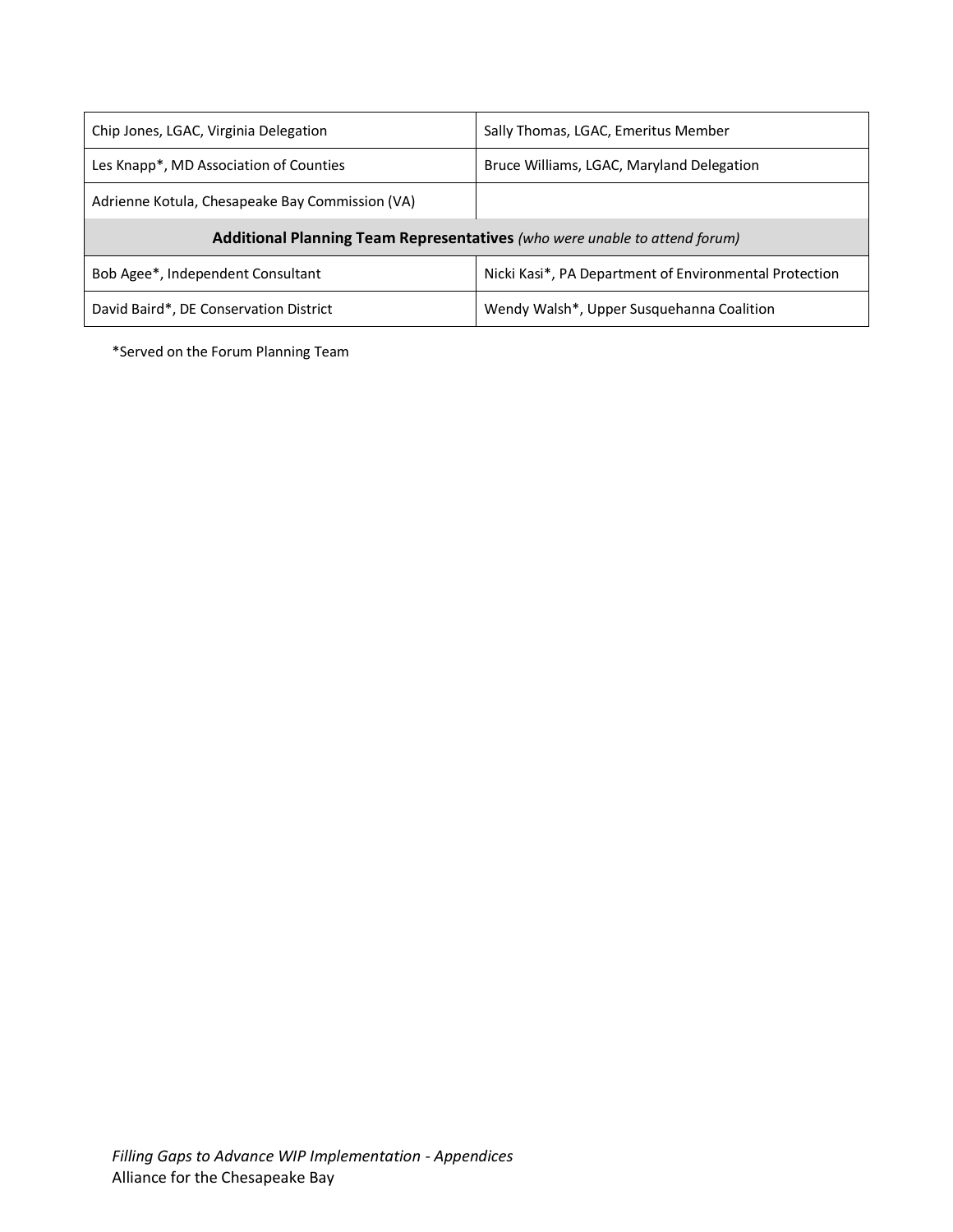# **Appendix B: Backgrounder**

*This document is intended to provide participants in the Local Government Forum with foundational information and an understanding of the preliminary recommendations for addressing the problem identified below. We ask that all participants review this information in advance and that you come to the meeting prepared to contribute to the development of specific actionable recommendations.* 

## **Introduction and Problem Statement**

Due to inadequate in-house resources (staff and/or funding), local governments throughout the Chesapeake Bay watershed require outside services (technical assistance) to fully participate in

#### *What is Technical Assistance?*

In the context of these discussions, technical assistance is defined as a service provided to local government by an outside organization or agency, which may otherwise be performed by staff or secured through normal procurement processes, e.g. municipal engineering services.

implementing their jurisdiction's Chesapeake Bay Watershed Implementation Plan (WIP).

Despite the vast array of technical assistance services being delivered in the Chesapeake Bay watershed, many local governments are unable to secure the services needed to plan, design, implement, and maintain watershed restoration projects and programs. *[Problem Statement]*

The Local Government Advisory Committee (LGAC) has raised the issue of staff capacity and

technical assistance gaps with the Chesapeake Executive Council for more than ten years. At the August 7, 2018 meeting of the Chesapeake Executive Council, LGAC again raised the issue, calling for *an evaluation of the nature, sufficiency, and scope of technical assistance resources and programs available* 

*to local governments to be conducted for the purpose of establishing new, retooling existing, or expanding state and/or federal programs to achieve greater effectiveness in WIP implementation.* 

LGAC is hosting this Forum in order to provide the Chesapeake Bay Program leadership with more specific recommendations for addressing staff capacity and technical assistance gaps.

### **Meeting Goal**

By the end of the day, we expect to have jurisdiction specific recommendations for expanding technical assistance delivery to low capacity communities throughout the Chesapeake Bay Watershed.

EPA expects each of the seven jurisdictions to describe in their respective Phase III WIPs:

- Programmatic and numeric implementation commitments between 2018 and 2025 needed to achieve their Phase III WIP planning targets;
- Comprehensive strategies for engagement of the full array of their local, regional, and federal partners in WIP implementation.

Phase III WIPs should address the following:

"Identification of gaps in capacity in programmatic, financial, technical assistance, or other capacity needed to advance WIP implementation and recommendations to address those gaps and needs."

Our work will help the jurisdictions ("states") comply with EPA's Expectation that Phase III WIPs will include *recommendations for filling gaps in capacity in programmatic, financial, technical assistance, or other capacity needed to advance WIP implementation.* See sidebar and EPA Expectations for additional details.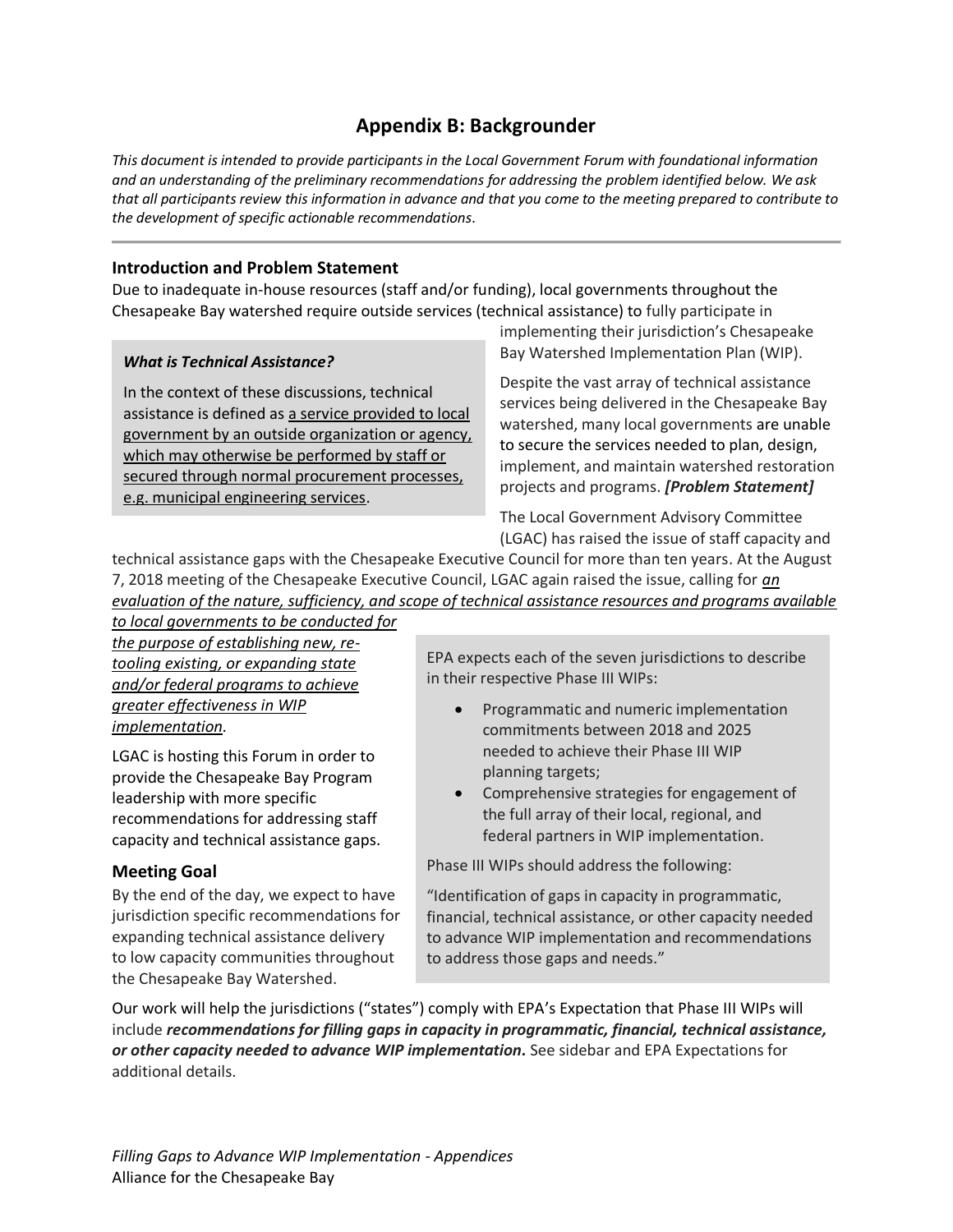## **Background and Assumptions**

The Forum Planning Team identified three key factors affecting local government access to technical assistance.

- 1. Insufficient staff capacity. Many local governments operate with minimal staff and thus do not have the internal capacity to take advantage of services that may otherwise be available to them.
- 2. Technical assistance provider capacity limitations. Technical assistance providers' ability to meet the demand for services may be limited by insufficient resources (staff/funding), geography, and/or the range of expertise/services within the organization.
- 3. Lack of awareness about available services. Identifying agencies or organizations that can provide assistance is time consuming. There is no central repository for information about technical assistance and the range of agencies and organizations providing technical assistance to local governments is vast.

Additional information on Factors #1 and #2, which we will address on September 26th, is below. Lack of awareness (#3) was considered a tertiary issue, best addressed after the other two issues are resolved.

### **Key Factor #1: Insufficient Staff Capacity**

While we recognize that almost every community could use more staff, we are focusing exclusively on the needs of **low capacity communities** to undertake watershed protection and restoration activities, including but not limited to managing stormwater.

Staffing assumptions that inform our recommendations:

- 1. Staffing needs may vary from one community to the next, even within the same region.
- 2. Staffing goals may vary from one community to the next, i.e. some communities may ultimately need/want to become self-sufficient while others may be best served by long-term assistance from an external provider (adjunct staff).
- 3. Sharing staff can be a cost effective strategy for filling staffing gaps.
- 4. Needs are not always "technical."
- 5. Low capacity communities benefit from services that can be provided by a generalist rather than a specialist.
- 6. Relationships matter. Building trust takes time.

Approaches to meeting staffing needs in low capacity communities may include:

Circuit Rider - Examples include York County Circuit Rider (2009); Eastern Shore Healthy Waters Initiative, MD (current); Otsego County Conservation Association Circuit Rider Planner Program, NY (current)

Quasi-governmental or Governmental Agency Support. Examples include Watershed Assistance Collaborative, MD; Eastern Panhandle Regional Planning and Development Council, WV; Upper Susquehanna Coalition, NY/PA; DE Department of Natural Resources and Environmental Control

Shared Staff - Examples include Blair County MS4 Collaborative, PA

### **Key Factor #2: Technical Assistance Provider Capacity Limitations**

Technical assistance providers working in the Watershed include federal, state and local agencies, quasigovernmental organizations, University Extension Agents, NGOs, private firms and others.

Assumptions regarding Technical Assistance Services that inform these recommendations: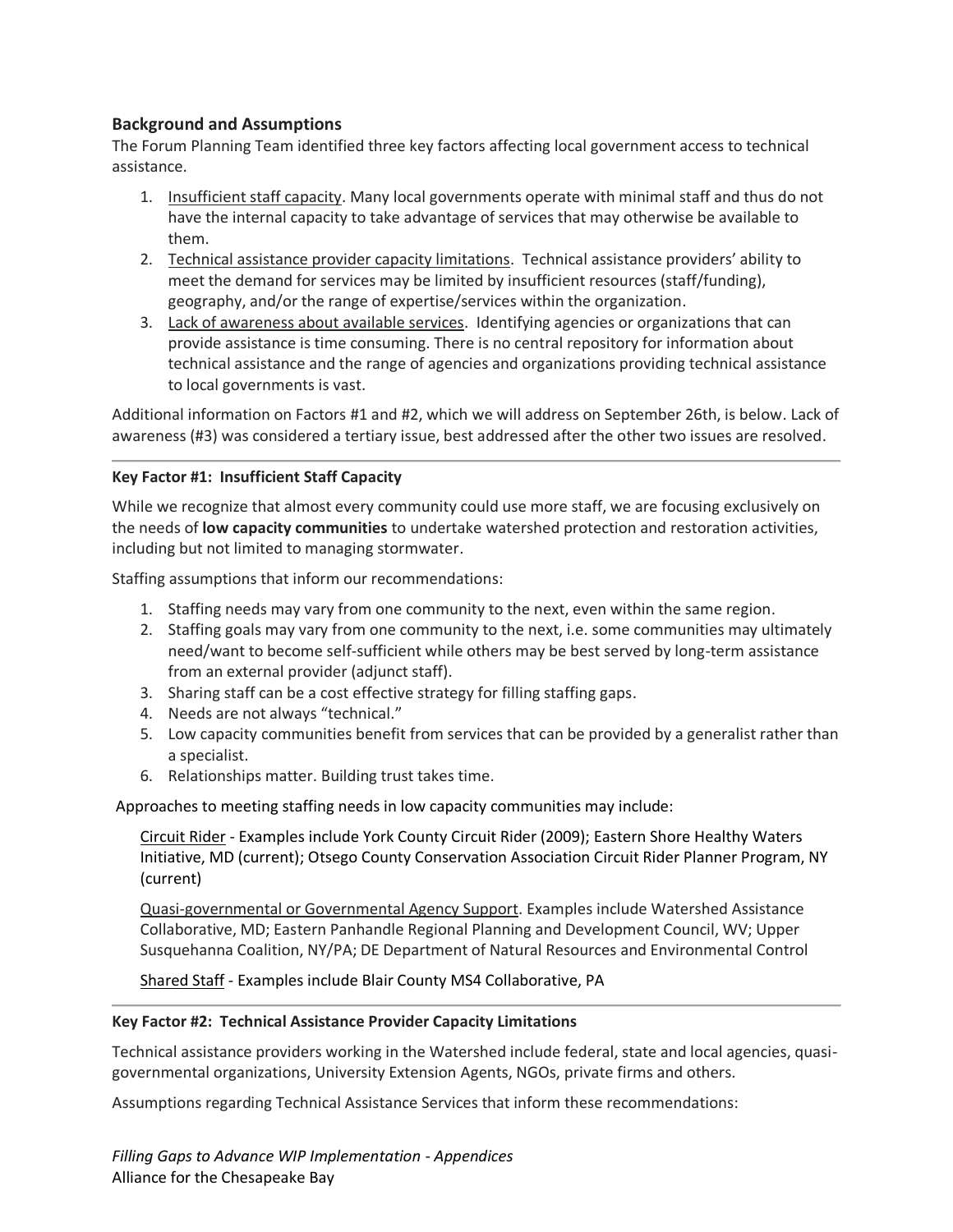- 1. Demand for technical assistance exceeds supply.
- 2. Most Technical Assistance Providers (TAPs) are limited by insufficient resources (staff/funding), geography, and/or the range of expertise/services within the organization.
- 3. The competitive nature of funding doesn't facilitate collaboration among TAPs.
- 4. Better collaboration among TAPs will improve delivery of services that meet local governments' needs.
- 5. The types of services needed include planning, engineering, financing, grant writing and reporting, legal, project management, etc.
- 6. Some TAPs are providing services outside their area of expertise.

Common approaches to meeting local governments needs for technical assistance include:

Grant Funded Services. Examples include [NFWF's Technical Capacity Grants Program](https://www.nfwf.org/chesapeake/Pages/tcgp2017rfp.aspx) (in 2018 this program was combined with the Small Watershed Grants program and projects are being solicited under the [SWG Planning and Technical Assistance \(SWG-PTA\)](https://www.nfwf.org/chesapeake/Pages/2018-swg-rfp.aspx) heading).

Federal or State Assistance. Examples include MS4 training, US Army Corps of Engineers Planning Assistance to States (PAS) Program, state or federal procured services such as the PA Department of Environmental Protection Source Water Protection Plan assistance provided by SSM.

### **Criteria for TA Services**

An effective technical assistance system will meet the following criteria:

- 1. *Credible*  TA providers should be able to demonstrate that they possess the expertise needed to meet the clients need. Having an established relationship with the client or a history of providing services to similar clients is preferable. *If they are providing services related to statutory or regulatory programs, how do you ensure TA providers possess the appropriate credentials? See [Water and Wastewater System Operator Model](https://drive.google.com/open?id=0BwqucChnhWGIRTBXLTNoNFlrckZUN2EwblVsOHRiUWkwYzNJ) provided by Nicki Kasi which requires DEP pre-authorization.*
- 2. *Consistent* TA services should be available on an ongoing basis, i.e. not dependent on shortterm funding. *What constitutes on-going basis, e.g. 3 years, 5 years, indefinite? If services are grant funded, need to determine what constitutes a reasonable time frame, e.g. CBPO funded support contracts are generally 6 years.*
- 3. *Convenient* Local governments should have a one-stop shop where they can go to locate services and the process for securing services should be simple (see PA DCED Technical [Assistance program Letter of Intent process;](https://dced.pa.gov/local-government/technical-assistance/) *do you know of other examples*?).
- 4. *Cost-effective / Affordable* Services may be considered cost-effective if they result in an overall reduction in the cost to meet the desired ends. For example, it may be more cost effective for the state to secure a contractor to map MS4 systems (reference PA DEP Source Water Assessment example). There should be an expectation that local governments will contribute financially. In other words, they must have "skin in the game" and shouldn't expect to get something for nothing. *Should there be a sliding scale for determining what an equitable contribution is?*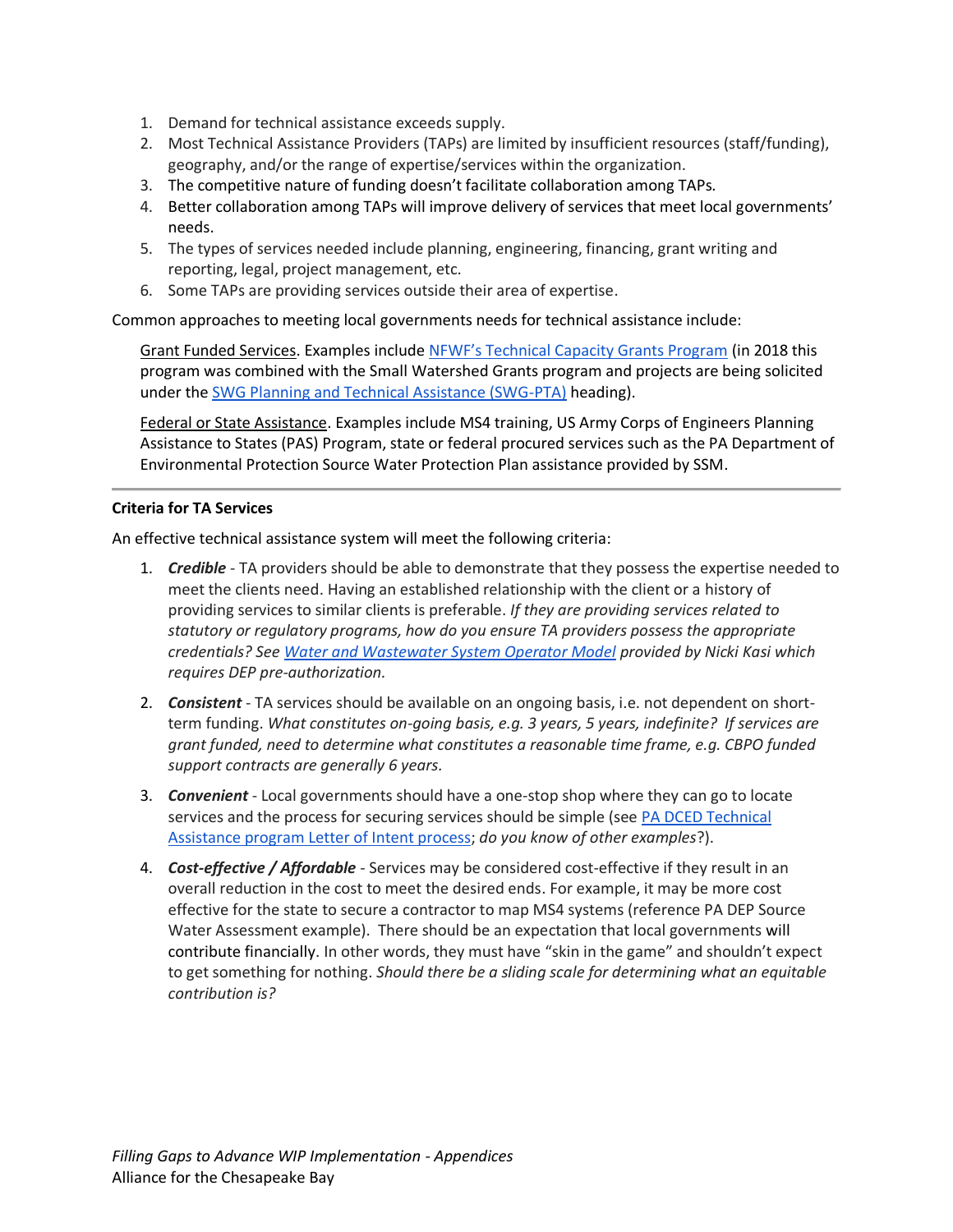### **Preliminary Recommendations**

To address both the insufficient staff capacity and technical assistance provider capacity limitations, LGAC recommends the establishment of a Circuit Rider Network and Technical Assistance Collaborative. See diagram below.

We envision this as a two pronged approach, involving the establishment of the Circuit Rider Network first, followed by the establishment of one or more Technical Assistance Collaboratives. Additional details about each of these aspects is described below. During the Forum, participants will refine these recommendations, and develop details specific to each state.



### **1) Establish a Network of Circuit Riders**

We envision a network of generalists ("Circuit Riders") who provide services to a discrete group of communities. This recommendation is based on the demonstrated success of Circuit Rider models identified above. The Network is a new aspect which will increase the effectiveness of individual Circuit Riders by providing a forum for peer-to-peer exchange, support and shared services. Refer to the Upper Susquehanna Coalition model for sharing technical expertise.

Individual Circuit Riders will serve as adjunct staff for two or more communities. Their job will be to supplement or build local staff capacity, depending on a particular community's needs/goals.

Circuit Riders help assess each community's needs, provide support and function as adjunct staff, and help secure outside services from specialists as needed. Employing a Circuit Rider ensures that when specialists are brought in, the community is ready to engage those services.

This approach to addressing insufficient staff capacity addresses all four criteria established by the Planning Team (Credible, Consistent, Convenient and Cost Effective/Affordable).

**Obstacles/Barriers to be Addressed** (for further discussion at the Forum)

1. Some communities are well served by an existing network of generalists and/or specialists, while others are underserved or even unaware of the need to invest in watershed protection/restoration.

*Possible solution/response:* States could survey communities to identify areas of need.

2. Funding a Circuit Rider Network will be expensive.

*Possible solution/response:* The amount of funds needed will depend on the number of Circuit Riders. Discussion about funding should be limited to policy decisions, such as whether participating local governments should be expected to contribute financially.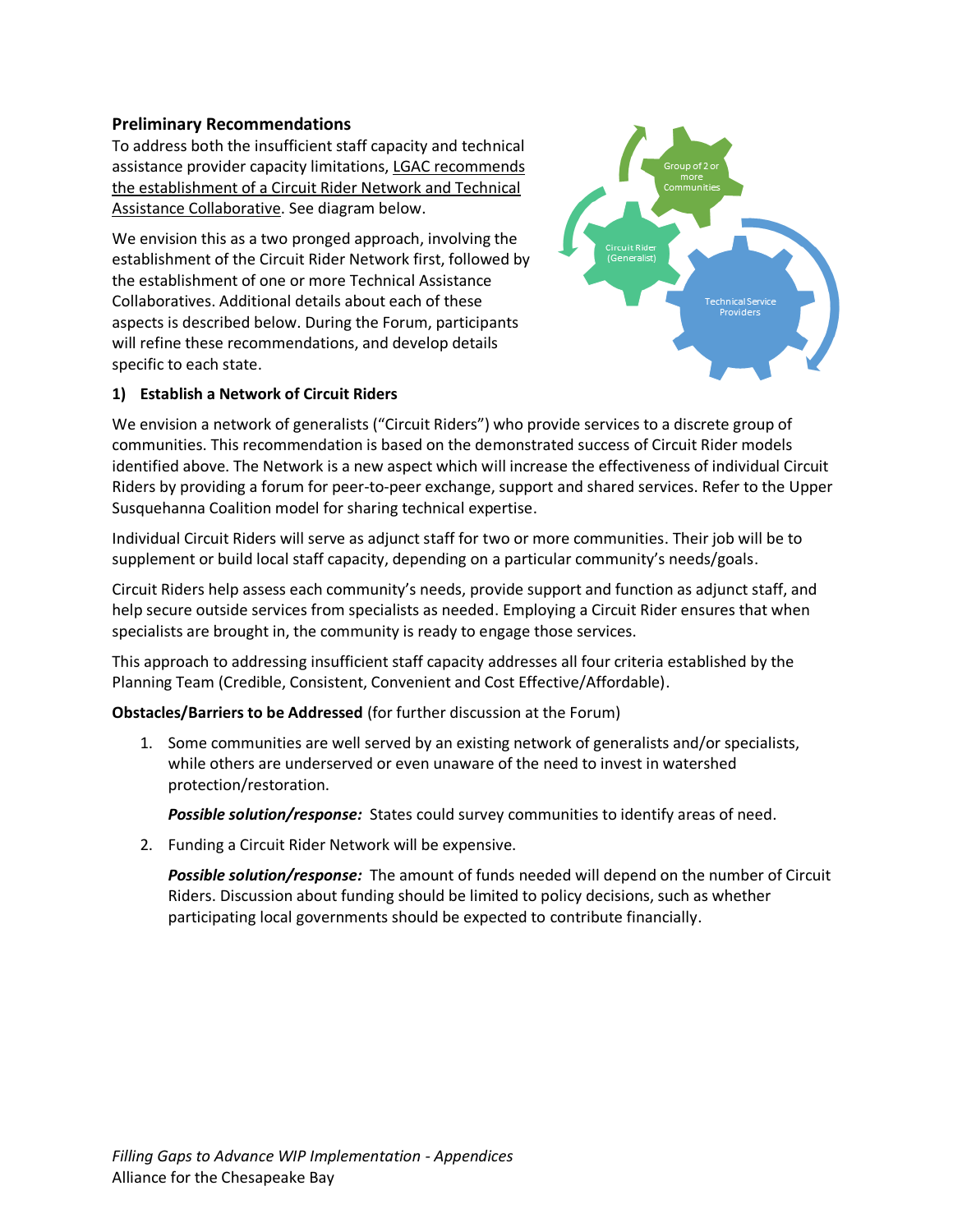### **2) Establish a Technical Assistance Collaborative**

We envision a collaborative comprised of technical assistance providers with a range of expertise who can meet the needs of local governments participating in the Circuit Rider Network. Circuit Riders would be responsible for identifying the appropriate TAP and engaging them on behalf of or in cooperation with the local government. Using this approach ensures that the community engaging the TAP is in fact ready for the services being requested.

Taking a collective impact approach requires moving away from the traditional, more isolated ways that service organizations attempt to solve problems. Traditional, isolated approaches to making an impact on outcomes often look like this:

Funders select **individual grantees**

Organizations seeking to implement change **work separately and often compete against each for funding**

Evaluation is structured to **isolate a particular organization's impact** to show progress

Large-scale change is assumed to depend upon **scaling individual organizations or interventions**

Corporate and public sectors are not **heavily involved in the process**

Like other approaches to collaborative action, the collective impact approach engages multiple players in working together to solve complex social problems:

Funders and implementers understand that social problems – and their solutions – arise from the **interaction of many organizations** within a larger system

Organizations **actively coordinate their actions** and share lessons learned

Progress depends on **working toward the same goal and measuring the same things**

Large-scale change depends on **increasing cross-sector alignment and learning among many organizations**

Corporate and public sectors are **essential partners**

*Excerpt from the Community Tool Box's Collective Impact Model, found here https://ctb.ku.edu/en/table-ofcontents/overview/models-for-community-health-and-development/collective-impact/main*

Employing the principles of Collective Impact, TAPs working in the Chesapeake Bay Watershed can help ensure that the limited resources available for these services are deployed in the most efficient and effective way.

### **Obstacles/Barriers to be Addressed**

1. TAPs may be concerned by this approach. To succeed in meeting the needs of local governments we must acknowledge that there is plenty of work to be done in the Watershed.

*Possible solution/response:* A sustainable source of funds that is shared by a collective will help TAPs play to their strengths, not compete against one another to provide services that others may be better suited to provide.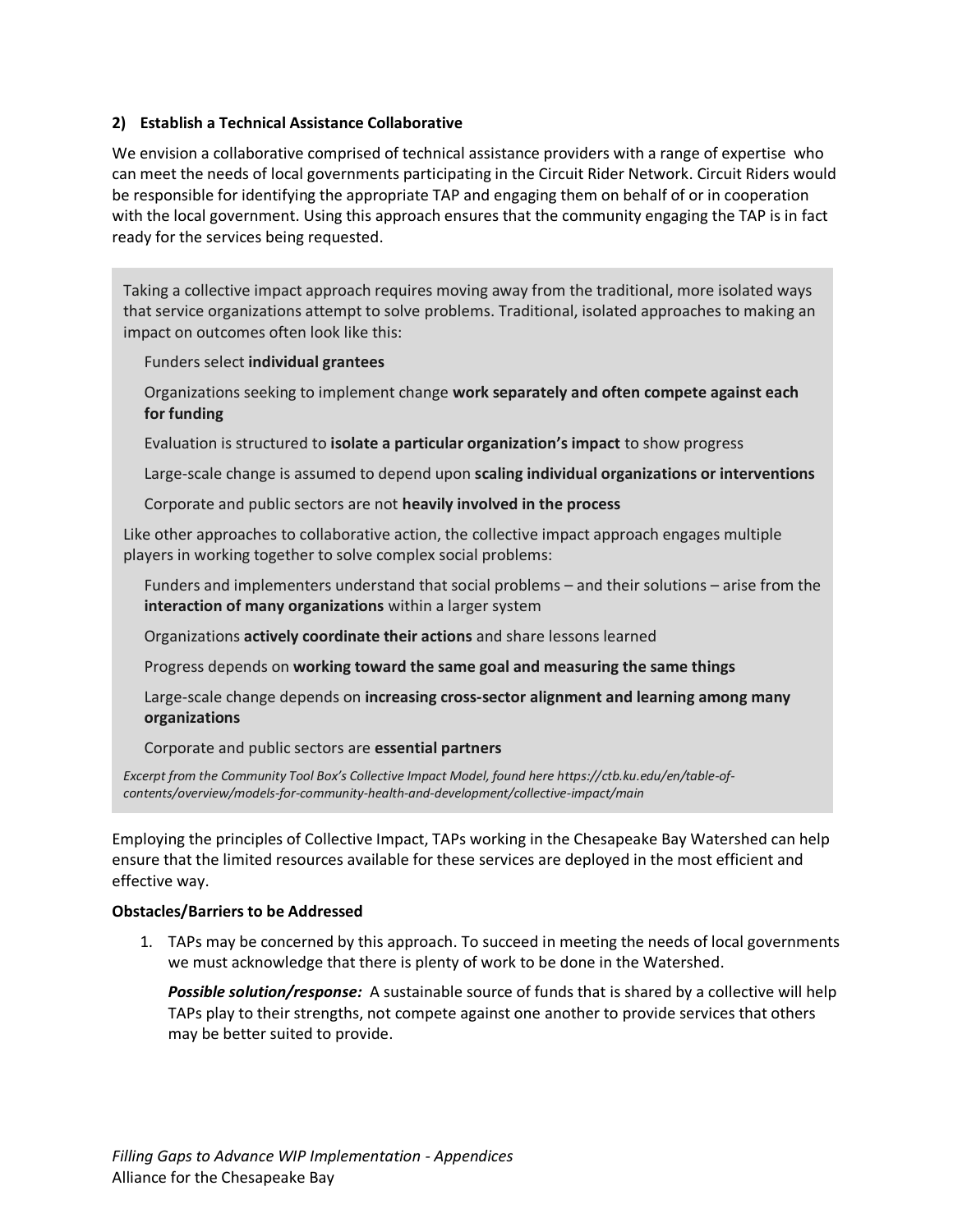# **Appendix C: Forum Agenda**

# **Filling Gaps to Advance WIP Implementation 10:00 am - 4:00 pm, September 26, 2018**

**Location:** The George Washington Hotel, 103 E. Piccadilly Street Winchester, VA 22601

**Problem Statement:** Despite the vast array of technical assistance services being delivered in the Chesapeake Bay watershed, many local governments are unable to secure the services needed to plan, design, implement, and maintain watershed restoration projects and programs.

**Meeting Goal:**Develop jurisdiction specific recommendations for expanding technical assistance delivery to low capacity communities.

| 10:00 a.m. | <b>Welcome/Introductions</b>     | <b>Bruce Williams, Chair, LGAC</b>                                                                  |
|------------|----------------------------------|-----------------------------------------------------------------------------------------------------|
|            |                                  | Jake Reilly, Director, NFWF Chesapeake Bay Programs                                                 |
| 10:10 a.m. | <b>Workshop Overview/Purpose</b> | <b>Mary Gattis, Director of Local Government Programs</b><br><b>Alliance for the Chesapeake Bay</b> |
| 10:30 a.m. | <b>Recommendations</b>           | Defining the Issues (Constraints / Obstacles) and Review of Preliminary                             |

*Desired Outcome: Reach consensus on problem statement, key issues/assumptions and approach to refining recommendations.* 

*Reference Materials:* 

- *Backgrounder*
- *Bay Journal Local Government Edition, Summer 2018*
- **11:30 p.m. Working Lunch (provided)**

### **12:30 p.m. Refine Recommendations Small Group Discussions**

*Group 1:* Insufficient Staff Capacity (Facilitator: Mary Gattis)

*Group 2:* Technical Assistance Provider Capacity Limitations (Facilitator: Monica Billig)

### **2:30 p.m. Break**

**2:45 p.m. Develop Final Recommendations and Next Steps Small Group Discussions**

Participants will finalize recommendations and identify next steps necessary to advance recommendations.

- **1. Are recommendations actionable?**  Amend as needed or provide additional notes to clarify intent.
- **2. Is further work needed to develop recommendation/s?** Clearly describe additional research/discussion needed to develop actionable recommendation.
- **3. Who is best suited to carry out each recommendation?**  Identify those who need to be involved in carrying out the recommendation or advocating for action.
- **4. What are the Next Steps?**

Take a stab at identifying who needs to do what next.

## **3:30 p.m. Small Group Report Out and Next Steps**

**4:00 p.m. Adjourn**

*Filling Gaps to Advance WIP Implementation - Appendices*  Alliance for the Chesapeake Bay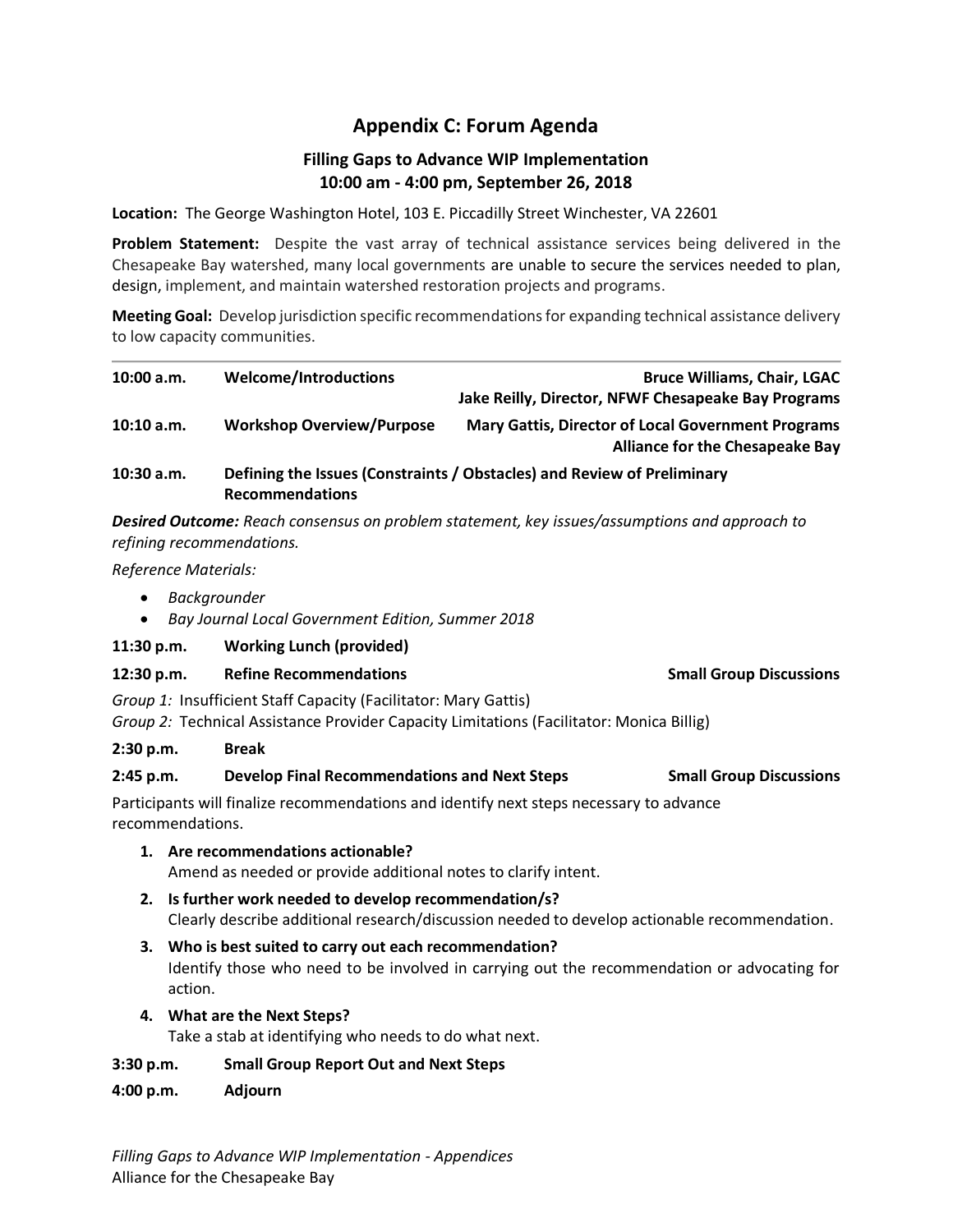# **Appendix D: LGAC Quarterly Meeting Financing Strategies Discussion**

# **November 2018**

## Discussion

LGAC discussed allocating a portion of the CBPO \$5 million for local government implementation to funding the Circuit Riders and meeting local government's needs for technical assistance.

- Established in 2014, \$5 million a year and the funds *have to be matched dollar per dollar by the states*. The funds are distributed through 1 of 2 grant programs.
	- Chesapeake Bay Implementation Grants (CBIG)
	- Chesapeake Bay Regulatory and Accountability Program (CBRAP)
- Not all states match this funding with allocated dollars.
- If it goes through CBPO, there would only be \$5 million per year, whereas if it goes the through state, because it is a dollar per dollar match, it will be \$10 million per year.
	- The states have to create work plans with well-defined measurable outputs.
	- Possible uses of funding on a local level:
		- Local stormwater program improvements
		- Training sponsored by local governments for local governments
		- Filling gaps in technical assistance
		- Compliance monitoring and assistance, and inspections and enforcements of MS4'S, construction stormwater, animal feeding operations, and wastewater treatment plants.
		- Development/improvement of new/existing authorities, rules, codes, zoning, and/or regulations to reduce nutrient and sediment loads delivered to the bay through enforceable or otherwise binding commitments.
		- Development and implementation of protocols and procedures, and provision of staff resources to track, verify and report BMP data from local governments, conservations districts, non-governmental organizations and other local partners implementing BMPs
- There should be a report semi-annually made by the state to understand unliquidated allocations, money not spent.

## Recommendations

- States should identify funding gaps that exist at the local level, and then determine how to support communities through developing and/or expanding upon existing circuit rider programs/staff.
- States should match this funding with state dollars to support filling gaps.
- States should coordinate among local groups to figure out who is carrying out services, or who does what, and decide how money is being distributed among those entities.
- States should be required to submit a report showing any unliquidated allocations. Once the state identifies local and regional needs, it can utilize any unliquidated funds to prioritize support in areas of critical need. LGAC recommends that any additional funding to fill capacity gaps be supported through existing programs in place.
- Local contributions should be considered and do not have to be monetary. Local contributions can be in the form of office space, staff time and labor, and resources.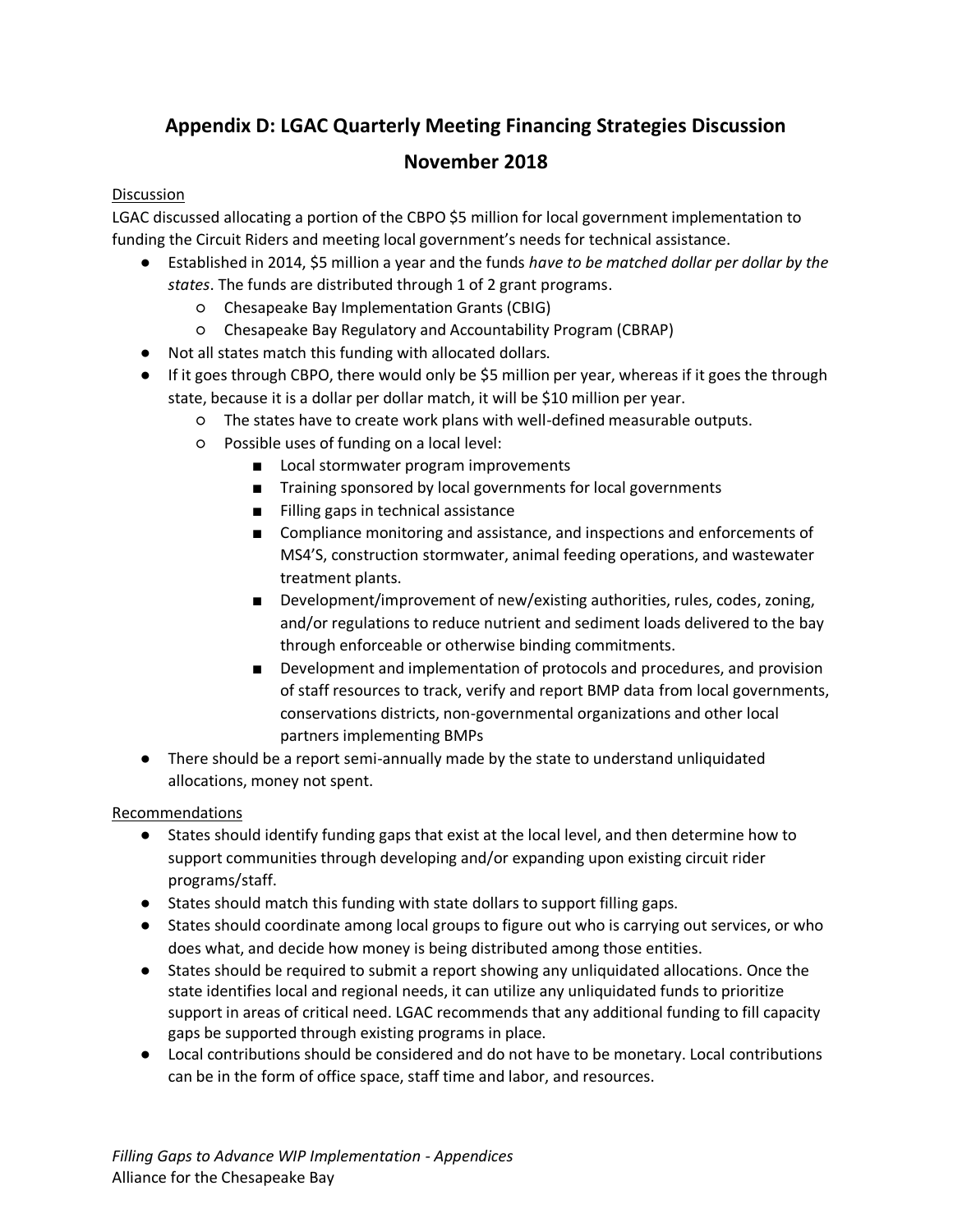- Have a scaling where 80 percent of funding is given to the states or circuit rider program to build capacity in rural localities and scale it so it goes down by 10 percent each year. This way we can achieve something that can be implemented and everyone is up to speed as it relates to the implementation of projects.
- A mentoring process can be applied in order to understand environmental challenges and how to translate those into a competitive grant application.
- Metrics are needed and a progress report of success should be in regards to the audience. Some areas focus very heavily on TMDLs and some do not. We need to figure out what metrics each audience will need in order to get state funding long-term.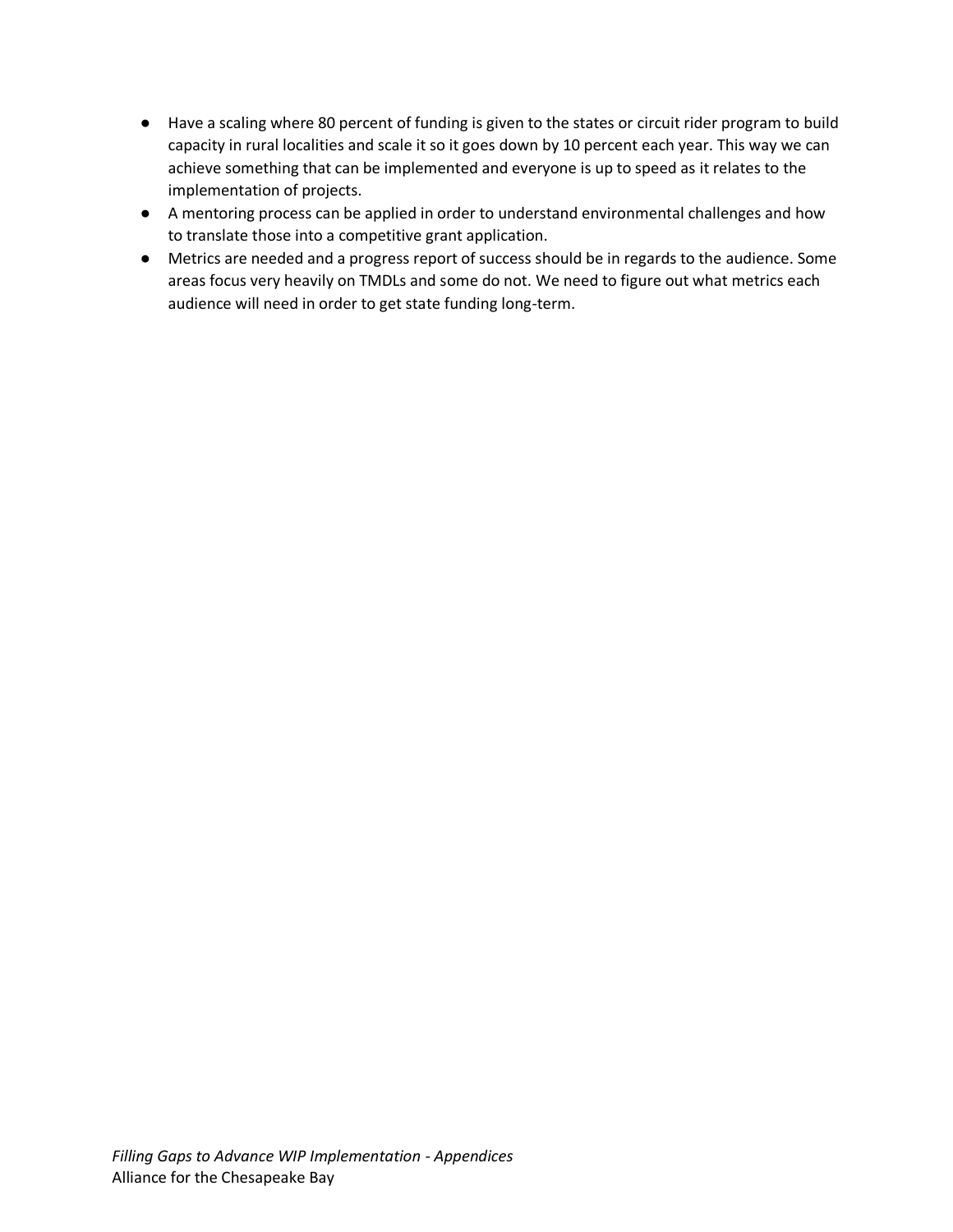# **Appendix E: "Generalist" Models across the Watershed**

# *Examples of Circuit Riders:*

# **York County Circuit Rider Pilot Project, York County, Pennsylvania**

**Partners:** Alliance for the Chesapeake Bay, York County Community Foundation, local agencies

**Year established:** 2009-2010 Pilot

**Budget:** approximately \$100,000/year

**Financial contribution to participate:** Grant-funded pilot project, no financial contribution by localities to utilize staff position

**Staff:** One staff person hired as circuit rider

**Job description:** *Tasks included:* Construction management and oversight; landowner assistance; grant writing; stream restoration design; agency coordination; ordinance establishment; developed series of workshops; local government outreach and engagement; etc.

**Geographic range served/Number of communities served:** Engaged 8 municipalities in York County, PA

**Program Objectives:** Engage local governments and facilitate on-the-ground implementation **Measures of Success:** Over \$1,000,000 awarded for grants written by circuit rider; request for assistance from 40 landowners; engaged 8 municipalities and 3 watershed organizations; over 1,051,875 lbs of sediment reduced from project implementation

# **Eastern Shore Healthy Waters Initiative, Eastern Shore, Maryland**

**Partners:** Chesapeake Bay Foundation; local, regional, state, and federal partners

## **Year established:** 2018

**Budget:** *3-year estimates:* \$200,000 for salary, fringe and benefits for the Regional Service Provider, \$9,900 for office space and utilities, \$6,100 for travel, \$3,600 for meeting space, \$900 for telecommunications, and \$200,000 for projects and consultant services that galvanize and accelerate the work of the partnership. (3 year total =  $$420,500$ ; annual =  $$140, 167$ )

**Financial contribution to participate:** Three year grant-funded project, no financial contribution by localities to utilize staff position

**Staff:** One staff person hired as Regional Service Provider

**Job description:** *Tasks include:* Plan, prioritize, and streamline projects that control polluted runoff

**Geographic range served/Number of communities served:** 4 municipalities and 2 counties

**Program Objectives:** Assist local governments on Maryland's rural Eastern Shore to develop increased stormwater management capacity, and facilitate a collaborative regional structure among cities and towns including Cambridge, Easton, Oxford and Salisbury, and Queen Anne's and Talbot County, that will aid in the planning, prioritization and streamlined delivery of restoration projects.

### **Measures of Success:** TBD

**Circuit Rider Planner Program, Otsego, New York** 

**Partners:** Otsego County Conservation Association (OCCA), local governments

**Year established:** 2011

**Budget:** Staff position salary range \$35,000-\$39,000 (half covered by contracts with localities, other half supported by local benefactor)

*Filling Gaps to Advance WIP Implementation - Appendices*  Alliance for the Chesapeake Bay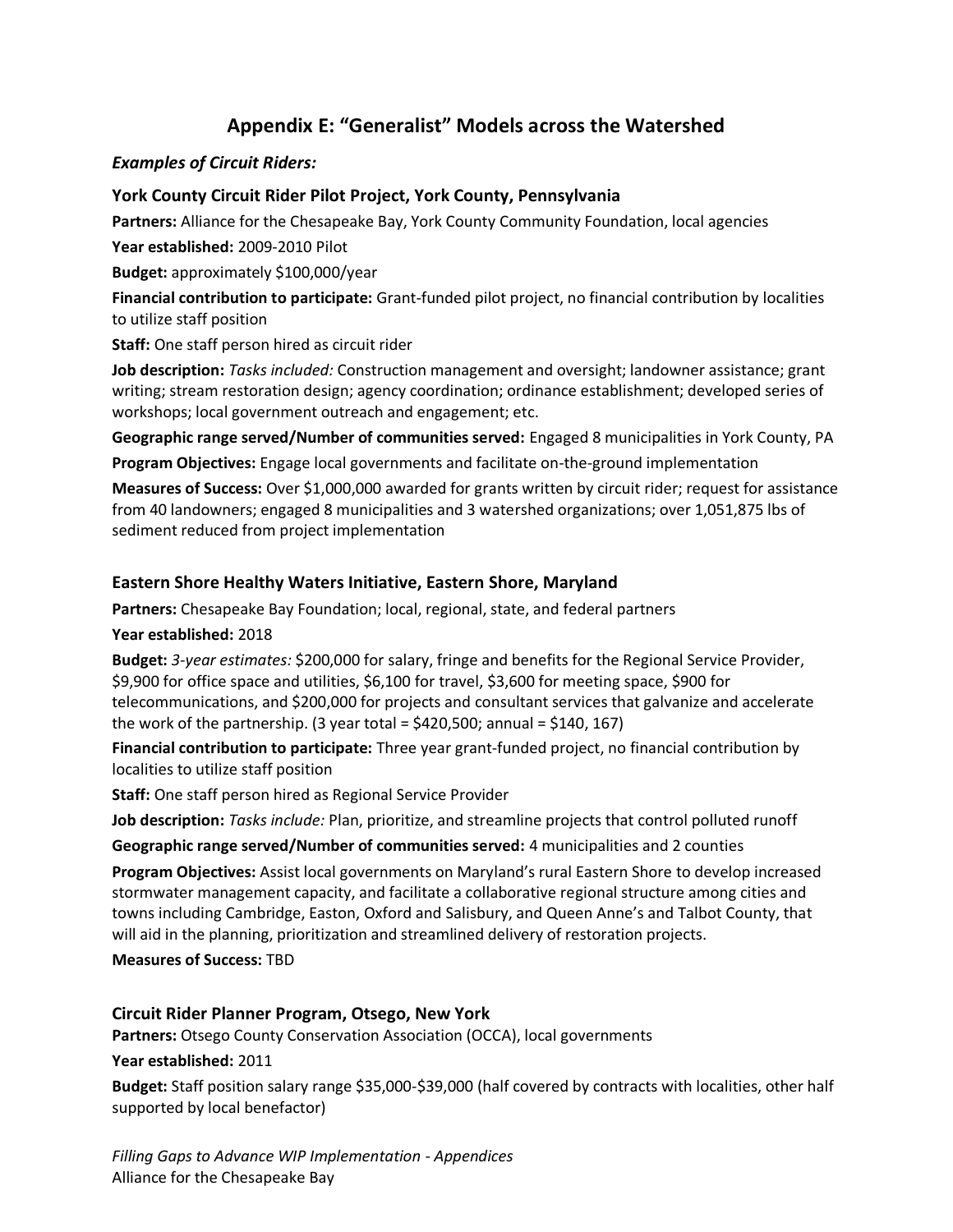**Financial contribution to participate:** 50/50 matching grant -- full rate is \$70/hour and the municipality pays \$35/hour

**Staff:** One staff person hired as circuit rider, need to hire more staff

**Job description:** *Tasks include:* Grant writing, farmland protection, watershed planning, liaison between citizen groups and local Boards, work with communities to meet their needs on whatever comes up (need flexibility in rural communities), etc.

**Geographic range served/Number of communities served:** Ebbs and flows - currently serving 2 municipalities with 3 in the pipeline

**Program Objectives:** Fill planning gaps in rural communities (review large scale land use and infrastructure projects, comprehensive planning, etc.)

**Measures of Success:** Built strong relationships with municipalities enabling access to greater resources and capacity; No need to seek out projects, the demand is there

#### *Examples of Quasi-governmental or Governmental Support:*

#### **Upper Susquehanna Coalition (USC), New York and Pennsylvania**

**Partners:** USC is a coalition of 21 Soil & Water Conservation Districts in NY and PA

**Year established:** USC has been in place for 25 years

**Budget:** Data not available

**Financial contribution to participate:** No membership dues; all work done under grant funding

**Staff:** Tioga County SWCD is administrative entity: 7 USC staff (3 in wetlands, 2 in buffer, 1 in stream and 1 in agriculture)

**Job description:** *Tasks include:* Provide technical support and additional capacity and funding across three focus areas in the watershed (wetlands, streams, buffer restoration)

**Geographic range served/Number of communities served:** 17 SWCDs in NY and 4 CDs in PA

**Program Objectives:** Recognized the need to supplement local capacity by providing support, capacity, and funding

**Measures of Success:** Districts have trust with the localities; USC works closely with Districts to identify needs and go after funding to secure projects

#### **West Virginia Eastern Panhandle Regional Planning & Development Council (PDC)**

**Partners:** Eastern Panhandle Regional PDC, local governments

**Year established:** 2011

**Budget:** Overall cost of program is \$75,000 that includes salary, fringe and transportation (logs up to 15,000 miles/year)

**Financial contribution to participate:** The PDC pools resources from all communities in addition to federal resources (Appalachian Regional Commission and Economic Development Council); A very small revenue that comes in from taxes required by state code; they write grants to supplement and leverage (the position was leveraged through Chesapeake Bay Regulatory and Accountability Program (CBRAP))

**Staff:** Environmental Program Coordinator position

**Job description:** *Tasks include:* First and foremost, be a listener; Spends lots of time on the ground with communities in order to learn the local issues; once he figures out local issues, starts relating back to water quality component which is where the traction starts

*Filling Gaps to Advance WIP Implementation - Appendices*  Alliance for the Chesapeake Bay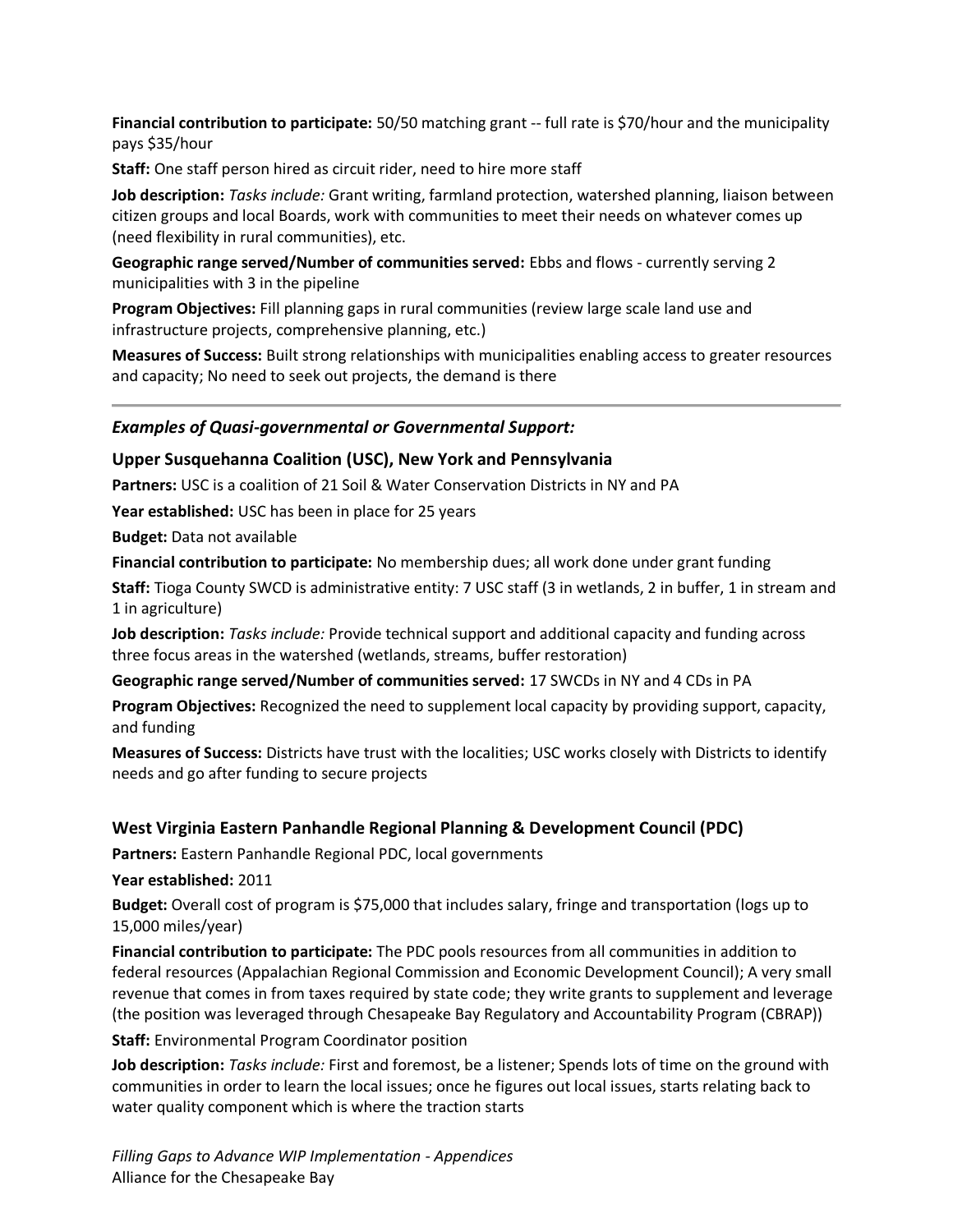### **Geographic range served/Number of communities served:** 12 municipalities (3 counties and 9 municipalities)

**Program Objectives:** Originally staff position was brought in to meet expectations set up in Phase II WIP; hired to be local governments' voice when drafting that plan - reflecting local governments' interests on what could be done, then help implement those strategies after approval of document and now going into Phase III drafting process

**Measures of Success:** Getting ideas across and going from discussing the issues to putting solutions into comprehensive plans. Overall perception has changed at all levels. What once was not welcome in a very conservative state, now is being supported by high level politicians in the state because of the Coordinator's due diligence. Which has been an effect of messaging and positive results in demonstration projects.

## **Maryland Sea Grant, Watershed Restoration Specialists**

**Partners:** Maryland Sea Grant, local governments, citizen groups, individuals

**Year established:** 2009

**Budget:** N/A

**Financial contribution to participate:** No financial contribution by localities to utilize specialist

**Staff:** 5 regional watershed restoration specialists throughout Maryland

**Job description:** *Tasks include:* Build programs to assist local governments and non-profits in achieving measurable improvements in water quality. Tasks include capacity building, providing grants assistance, helping with project identification and implementation, social marketing, and providing education & outreach.

**Geographic range served/Number of communities served:** Entire state

**Program Objectives:** Assist communities to connect to funding, contractors, and technical assistance for watershed restoration projects; assist communities to establish watershed steward academies; helping communities work toward TMDL goals

**Measures of Success:** Measures include number of communities served, number of program participants or individuals reached, number of grants approved, nutrient and sediment load reductions, jobs created or sustained, number of best management practices implemented as a result of our programs.

## **Northern Virginia Regional Council**

**Partners:** NVRC is made up of 13 participating municipalities

**Year established:** 1947

**Financial contribution to participate:** Annual membership dues

**Geographic range served/Number of communities served:** Any incorporated county, city or town in Northern Virginia may become a member of NVRC, provided the jurisdiction has a population of more than 3,500 and adopts and executes a Charter Agreement

**Program Objectives:** Providing information, performing professional and technical services for its participating members, and serving as a mechanism for regional coordination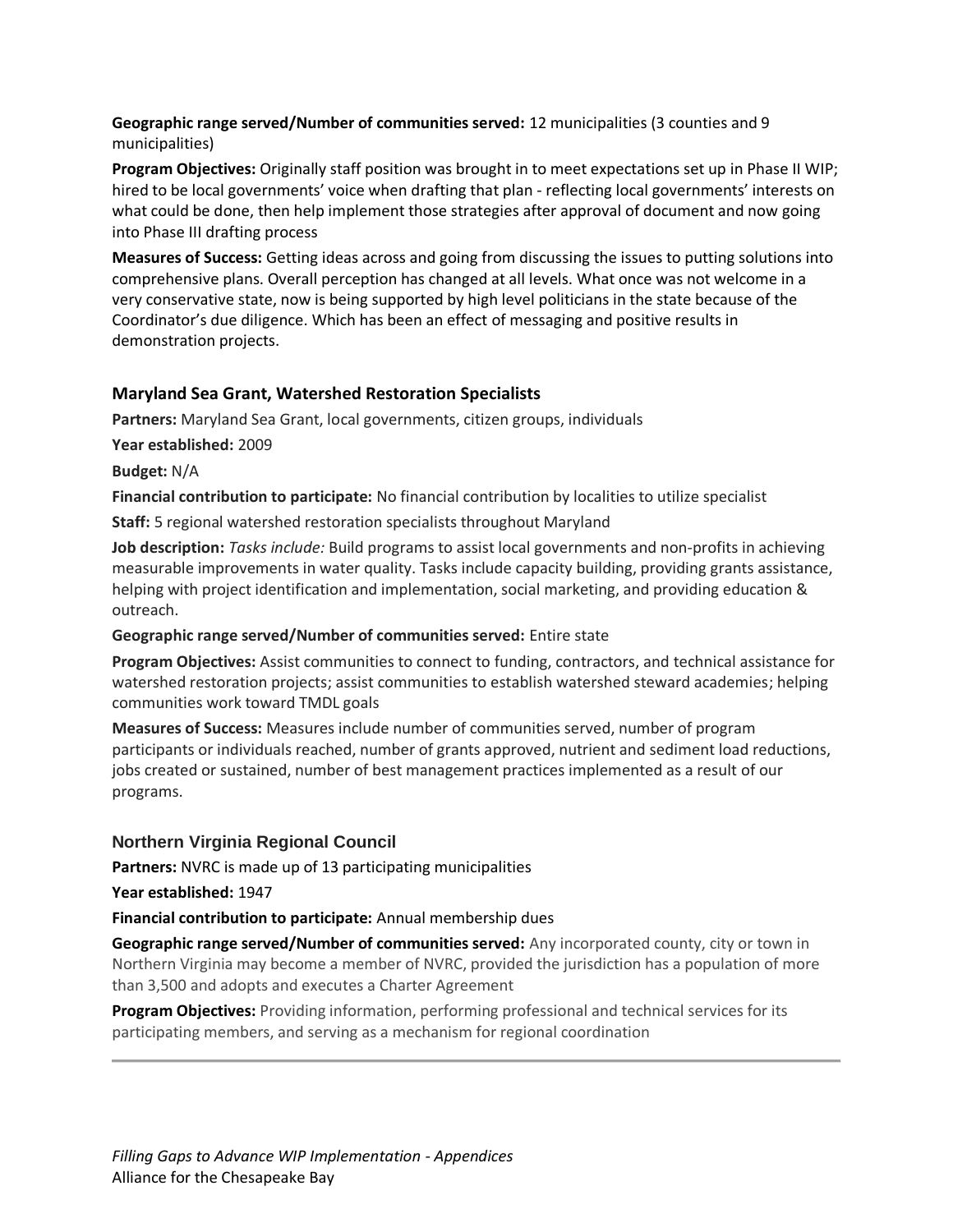# *Examples of Shared Staff:*

# **Blair County MS4 Collaborative, Blair County, Pennsylvania**

**Partners:** Intergovernmental Stormwater Committee (ISC), Blair County Conservation District

**Year established:** NFWF Grant project completed in 2015/16; ISC established in 2016 as two-year trial term; commitments to continue from all but one municipality (who received a waiver)

**Budget:** Conservation District is compensated \$100,000 per year

**Financial contribution to participate:** All ISC members pay into supporting the Stormwater Coordinator (from \$2,560 to \$37,270 annually based on population, stream length, and impervious surface breakdown developed by the Environmental Finance Center); they are currently discussing fees for nonpermitted municipality participation and how and when to role in the implementation cost to the annual fee

**Staff:** Utilizing existing staff at the Conservation District

**Job description:** *Tasks include:* Communicate with DEP and other agencies on behalf of ISC, regularly convene group, maintain all records, receive and distribute MS4 Program funds from grants, coordinate completion of all required MS4 Program funds, carry out appropriate MCMs, etc.

**Geographic range served/Number of communities served:** 10 municipalities plus Blair County joined together to form the ISC

**Program Objectives:** Conservation District serves as "generalist" to support regional approach - help communities more adequately address MS4

**Measures of Success:** All participating ISC members committed to continue, currently discussing the term of the next agreement (anticipated 5 year to match permit cycle)